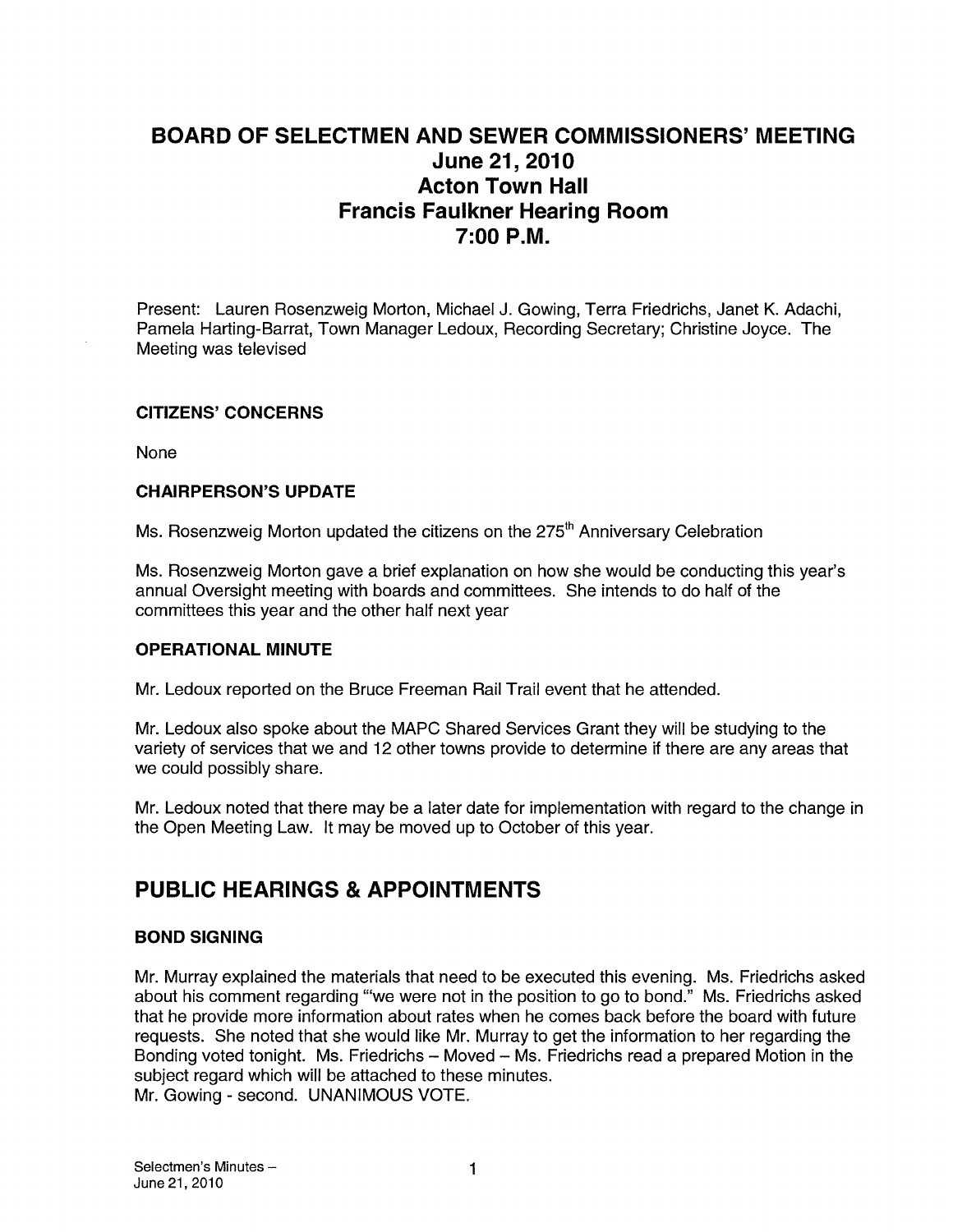#### TD BANK SITE PLAN SPECIAL PERMIT, #04/30/1 0/424, 408 MASSACHUSETTS AVE.

Ms. Rosenzweig Morton read the public notice and opened the public hearing for Site Plan noted above.

Ms. Adachi as the Liaison on this Site Plan outlined the proposed site plan to the Board.

Mark Goldstein, TD Banks Attorney for project introduced Joe Nevin from Bergimayer architects, Engineers for the site as well as Bohler Design team members. They have been through the Design Review Board and have worked with town staff. The applicant summarized the meetings with town staff dating back to 12/2008, and the meetings with DRB that resulted in modifications to the plan. The applicant has received the comments and will incorporate town staff comments about the current plan and will be back before the Board of Selectmen with a modified plan.

Mr. Nevin noted that the bank's experience is that it needs the 27 spaces to accommodate employees and customers. The applicant is prepared to adopt the DRB's recommendation to remove two parking spaces in front and have an island with greenery. Acton is the first location in MA for which TD Bank considered a "kit of parts" to allow more site-specific variation. The applicant is aiming for gold or platinum LEED certification. The bank would be open until late, so the interior would be lit and visible; the interior would include an historic mural with Acton-specific scenes. The drivethrough root will have photo-voltaic cells. Plantings will be drought-resistant, so irrigation will not be necessary after the first year.

Ms. Adachi as the liaison for the site plan said that the applicant had addressed the issues of parking and building location in the introductory remarks, so she would ask about other matters. In response to Ms. Adachi's questions, the applicant said that there would be 8-10 employees initially; the removal of the underground tanks would involve an on-site licensed site professional; the high groundwater at the front of the property would not be in the area of the tank-removal; the property would hook up to sewer; the loop bike racks would accommodate two bikes apiece. Ms. Adachi noted that the applicant would be subject to the town's new storm water effluent bylaw and would have to confer with the Health Department and Engineering, as well. She expressed concern about pedestrian safety in the proposed parking/driving area in front of the building.

Ms. Harting-Barrat questioned the access during the night for ATM machine. Customers will be able to access the ATM inside through use of the ATM in the front of the Building as well as to drive around the back to use the Drive Thru. She wanted to see more green on the site.

Ms. Friedrichs spoke about the constraints of the project. She asked if staff was helpful in determining that you would benefit from saving the 55 foot access to the undeveloped property behind this parcel, they said yes. She asked how many hours that they spent on the issue. Ms. Rosenzweig Morton stated that it is staff's job to describe all the zoning bylaws, rules and regulations that the citizens and boards voted in—that is an essential part of their job. Ms. Friedrichs asked about the retaining walls and tree removal in back of the building.

Mr. Gowing was concerned with the cutting of the hill side and the retention walls. He suggested turning the building to put the ATM Drive thru on the side. They have talked with the Bank about this issue.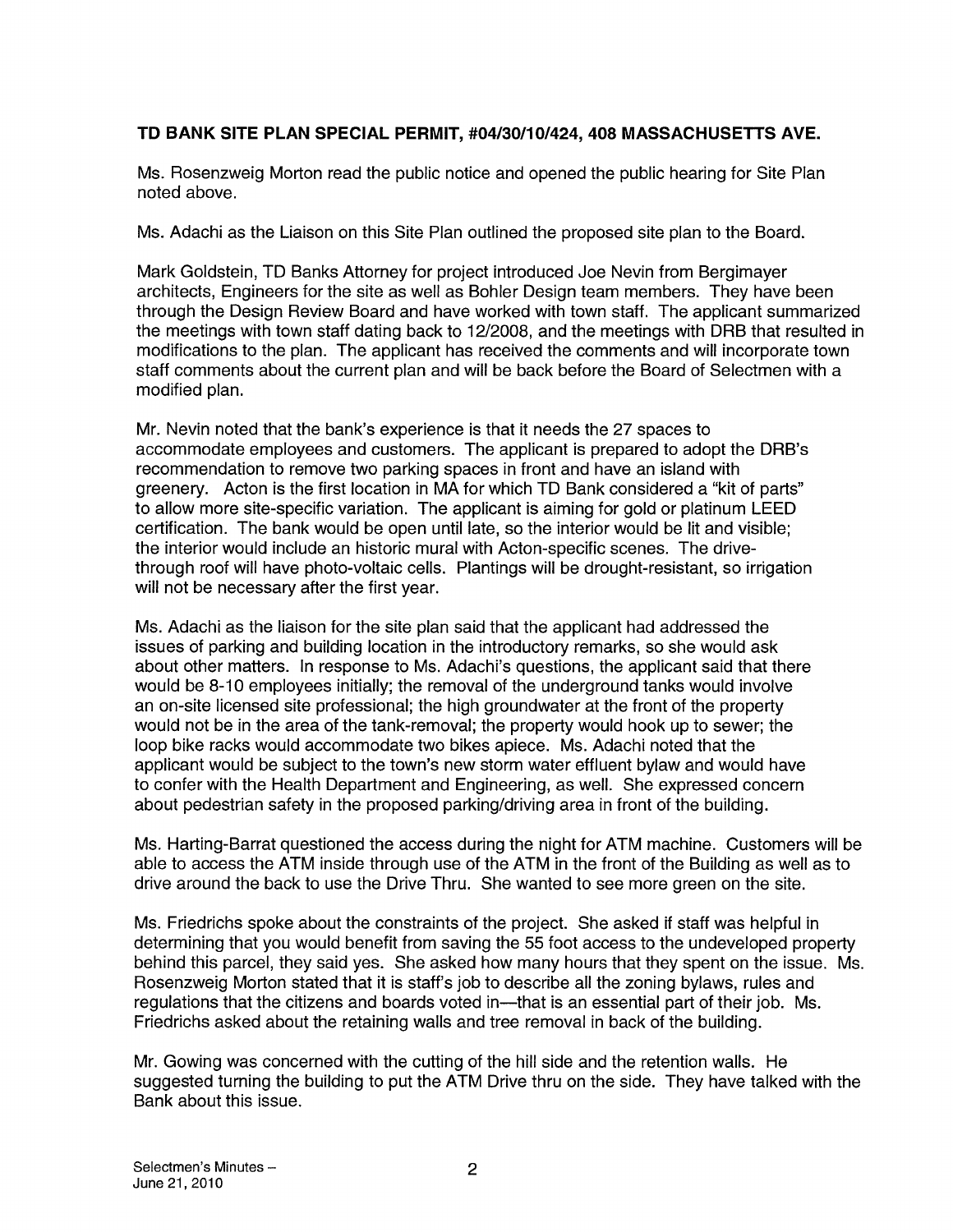Ms. Rosenzweig Morton thanked them for the visual presentation. Ms. Rosenzweig Morton asked if TAC had commented on this issue. TAC will be asked to submit comments.

Peter Jones Nadine Road spoke about the design and Town staff and Selectmen's comments. He asked several questions. He was concerned with potential noise and lighting and wanted to know if they planned on the piping of music while waiting in the Drive Thru Line

Ms. Friedrichs — Moved to continue to July 26, at 8:15 Mr. Gowing — second. UNANIMOUS VOTE

## SELECTMEN'S BUSINESS

#### ANNUAL RE-APPOINTMENT LIST OF BOARDS AND COMMITTEES

Ms. Friedrichs — Moved to reappoint boards and committees as outlined in the Reappointment Document as provided. Mr. Gowing - second. UNANIMOUS VOTE.

#### NON-BOS "REPRESENTATIVES" FOR REGIONAL MEETING ATTENDANCE

Ms. Friedrichs spoke about the regional meetings requiring attendance and noted that no one from Acton appears in the minutes of those meetings. She felt that we are not covering these meetings and suggested we ask retired committee members to attend them and report back the Board. She noted that Dore' Hunter has been very successfully representing Acton at Fitchburg Line and Route 2 Corridor Committee. She noted that we have these people that are under utilized. Ms. Harting-Barrat wondered if VCC could recruit people to serve as Acton's representative and to attend regional meetings, to bring back information to the Board.

Mr. Gowing said we need to identify the number of meetings which we need to have people attend on behalf of the Board.

Ms. Adachi thought it was a good idea to have coverage at those meetings. She felt we could direct the notices into a folder on the system for people who might be interested in attending these meetings on behalf of the Board.

Ms. Rosenzweig Morton noted that MAPC requires only members of the BOS and Planning Board. Ms. Harting-Barrat suggested we ask for a list of meetings and then figure where best to guide the volunteers to attend if they have time.

Ms. Friedrichs was asked to make a list of what meetings needed coverage. She was asking for a folder on docushare and e-mail folder to allow interested citizens review the opportunities, and Ms. Friedrichs will coordinate the responses in a couple of months and update the Board

#### **CELL TOWER PLACEMENT - CAPPED LANDFILL**

The Planning Board asked the Board to reconsider allowing a cell tower at our capped landfill. The Town at this time is investigating the placement of a solar farm on that property. At the Selectmen's Goal Setting meeting they reiterated that we continue with the Solar Farm at this location. It was noted that we could look at putting both on the Transfer site, but it is not a simple project. Ms. Friedrichs asked about the Craig Road site and do we know how far above the tree canopy the tower would be? We need to respond to the Planning Board's request.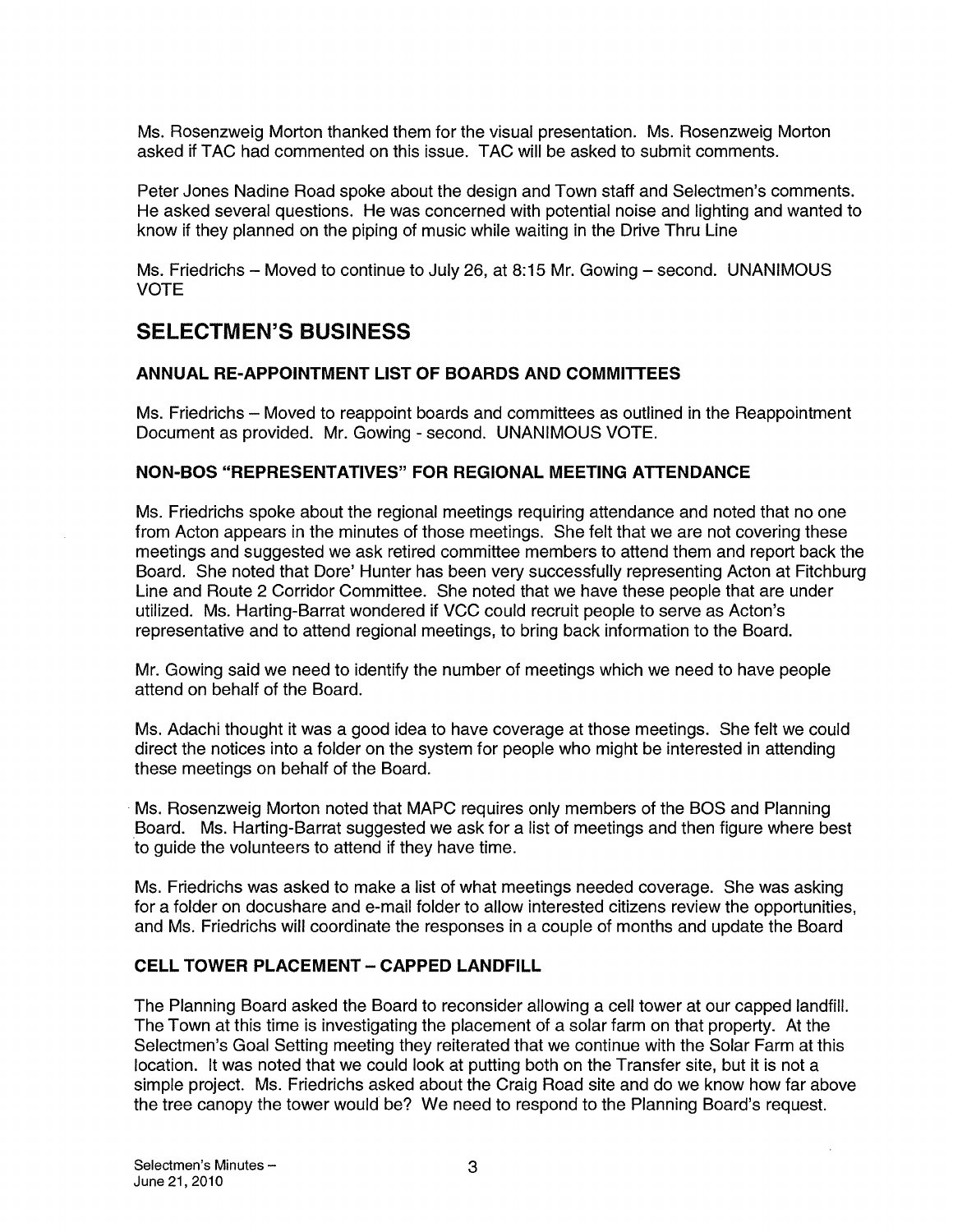Mr. Gowing said it is a stick 140 feet and not the Christmas tree type of cell tower. Ms. Rosenzweig Morton was in agreement with the Town Manager's suggestions. Ms. Rosenzweig Morton - Moved that for the reasons outlined in the memo from the Town Manager that we thank the Planning Board and that we understand that the neighbors do not like it where it is proposed on Craig Road, but that we cannot entertain this proposal at this time because we do not know what is required for the solar panels. Mr. Gowing —second. Ms. Friedrichs asked the chairman to accept a friendly amendment language that we might entertain in the future and that if the Solar does not happen we could then entertain it. Ms. Rosenzweig Morton did not want to accept the amendment and offered a new one.

Ms. Rosenzweig Morton — Moved that we write to Planning Board and say at this time we are entertaining a solar farm on the landfill and will not consider a cell tower at this time. Mr. Gowing — second. Ms. Friedrichs No, Motion passes 4-1

Mary Michelman noted the landfill is capped and we do not want to risk damage to the cap.

#### 2010 JENK'S FUND AWARDS FOR YOUTH OF ACTON

Ms. Friedrichs — Moved to award the Jenk's Fund Gifts as outlined in the Memo. Mr. Gowing seconded. UNANIMOUS VOTE

#### SCHOOL COMMITTEE VACANCY

Ms. Rosenzweig Morton outlined the need for the appointment to fill the unexpired term left by Jonathan Chinitz. This appointed person will serve until the March elections. The Board will have a joint meeting with the School Committee at 7:00 p.m. on July 12<sup>th.</sup> The School Committee will take the applications. Ms. Rosenzweig Morton asked that the Board members develop 3 questions and she will coordinate them by July 8<sup>th</sup>. When Ms. Rosenzweig Morton gets together with the School Committee Chair she will ask about Ms. Friedrichs concern with providing written questions.

#### APPOINT SELECTMAN ADACHI AS THE BOARDS REPRESENTATIVE TO WASTEWATER ADVISORY NEIGHBORHOOD TASKFORCE (WANT)

Ms. Rosenzweig Morton — Moved to appoint Ms. Adachi as the Board's Representative to WANT. Ms. Harting-Barrat — second UNANIMOUS VOTE

#### SELECTMEN'S REPORTS

Ms. Friedrichs spoke about the village plan. Open Space and Recreation was too busy to get involved in prioritizing/pursuing village parcels. She noted it takes a lot of time to prioritize. It's not a trivial task. So she understood why the OSC didn't have the human resources to do it all. She is happy to help organize additional (non-OSC) people to do such work, but that such a group needs to have a mission. She felt that the people who are interested should propose a mission to the BOS and to develop a formal way to address this issue. The sense of the Board was that Selectman Friedrichs hold a meeting to see if there is interest in such an effort and then report back to the Board.

#### OTHER BUSINESS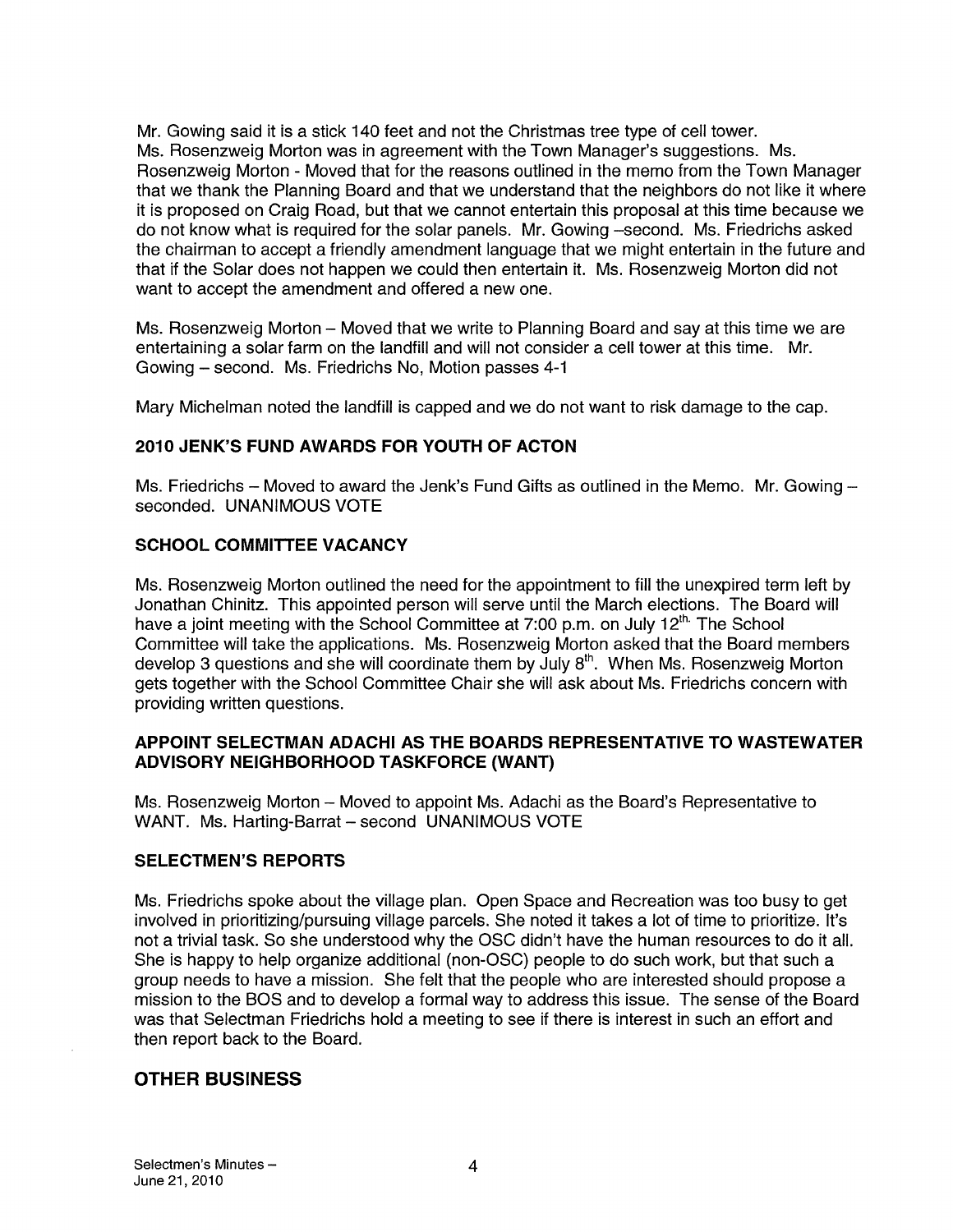### **CONSENT**

Ms. Friedrichs asked to Hold on #16 Committee appointments, she wanted to understand why Mr. Beck had not been offered the opening as he had applied much earlier than Mr. Magee. Ms. Adachi outlined her process of interviewing both candidates. Ms. Adachi noted that she had not realized until recently that the Selectmen liaison, and not the Board Chairman, was in charge of organizing the interviews. As soon as she understood that, she tried to schedule both interviews. Mr. Magee responded immediately. She made several attempts to schedule Mr. Beck's interview, but Mr. Beck did not respond to her attempts to meet with him.

Mr. Gowing — Moved to accept #16. Pam Harting-second, 4-1 Motion Passes, Ms. Friedrichs Abstained

Ms. Friedrichs - Moved to accept the balance of the Consent Agenda. Mr. Gowing - second. UNANIMOUS VOTE

#### MARY MICHELMAN, PRESENTATION OF FINDINGS/COMMENTS REGARDING W.R. GRACE ENVIRONMENTAL REPORT

Mary spoke about the draft letter in the Board's packet to go to EPA. Ms. Adachi handed out a disclosure form which outlined her relationship with Grace through her husbands past employment with Grace. Ms. Harting-Barrat stated that she is an EPA employee. Ms. Harting Barrat recused herself and left the hearing room. Ms. Adachi also left the room, both not to return to the meeting.

Mary Michelman reviewed her comments on behalf of ACES on the W. R. Grace Sediment Report. She asked for the support of their comments. Mary asked about having Tom Tidman review the W.R. Grace proposal with regard to wetlands replication. Mary asked that the water not be brought to the Town's the Adams Street Sewage Plant, further that the Plant not be considered for these types of waste water. Additionally that ACES comments with regard to water management procedures be supported.

The Board asked the Town Manager to solicit Tom Tidman's review of the plans and offer his comments, and that they also be forwarded to EPA.

Ms. Rosenzweig Morton — Moved to submit comments on the W. R. Grace draft Final Remedial Sediment report, and that Jim Okun's comments be included as well as Tom Tidman review the reports specific proposals for Site Restoration and be included. That the Town proactively comment that the Acton Waste Water Treatment Plant not be considered for treatment of disposal of water collected as part of the W. R. Grace Sediment Clean-up, that the Town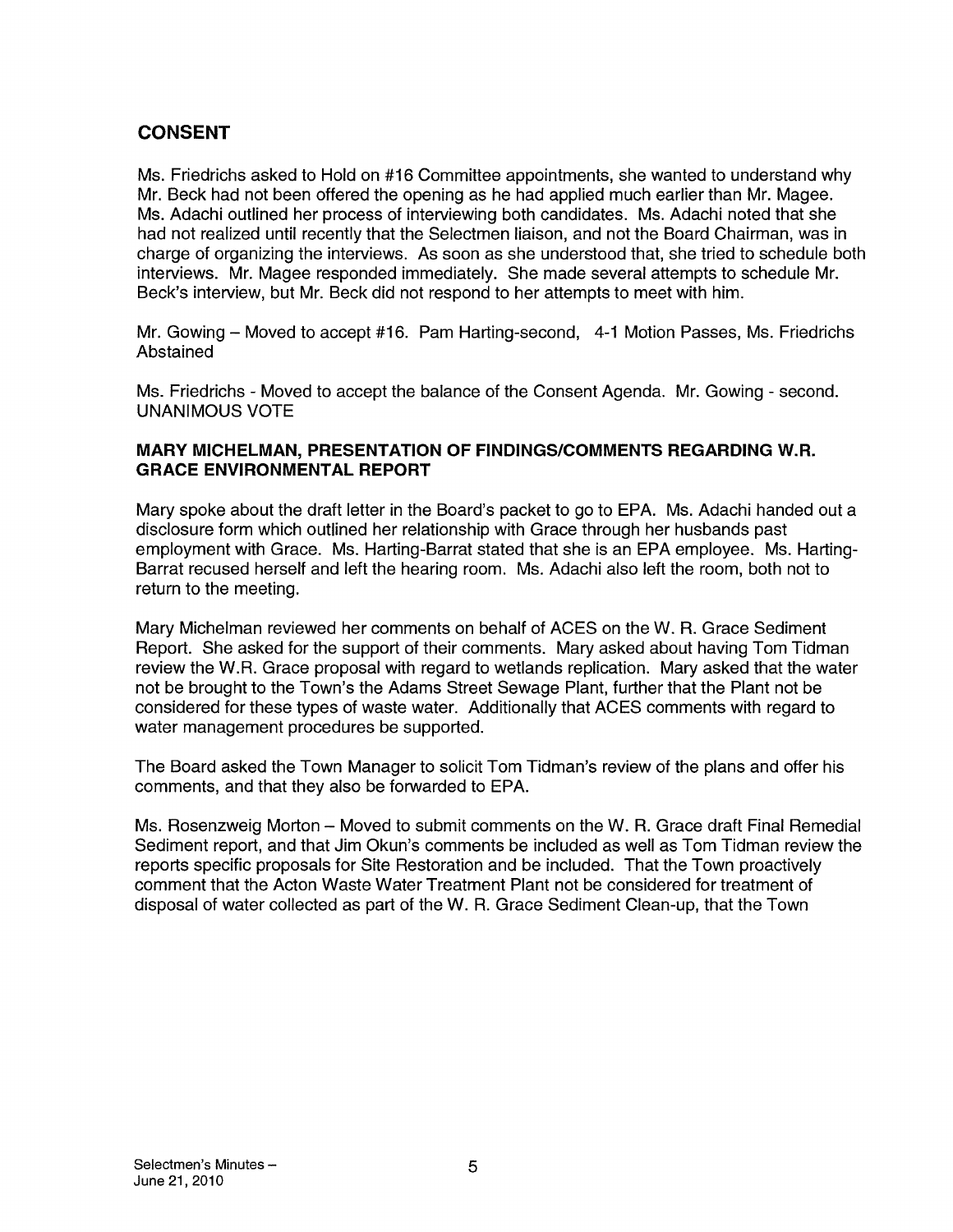request W. A. Grace provide additional information on the process of confirmatory sampling, and that a depth of less than <sup>1</sup> foot be considered for confirmatory sampling; and that the Town include additional comments similar to those made by ACES and/or the Water District on this report. Ms. Friedrichs — second. UNANIMOUS VOTE

#### EXECUTIVE SESSION None required

Christine Joyce, Recording Sec

Clerk<br>Date: Date: 1C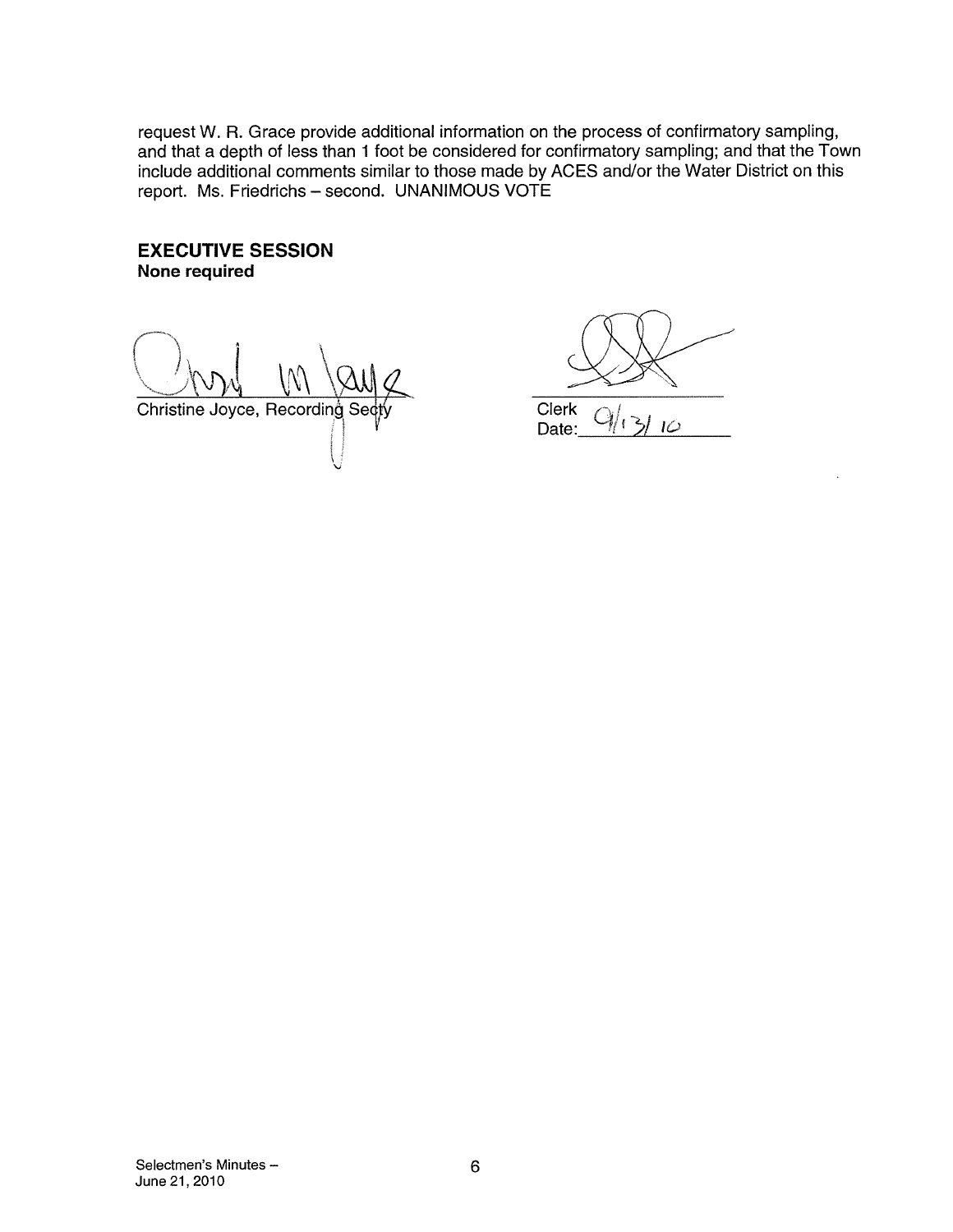# BOARD OF SELECTMEN & SEWER COMMISSIONERS' **MEETING AGENDA**

# Francis Faulkner Hearing Room June 21, 2010 7:00 PM

## I. CiTizENs' CONCERNS

## II. PUBLIC HEARINGS AND APPOINTMENTS

- 1. 7:05 CHAIRMAN'S UPDATE The Chair will briefly update the Board on topics of interest
- 2. 7:10 OPERATIONAL MINUTE The Town Manager will provide a brief report on topics of interest

#### 3. 7:20 BOND SIGNING

The Treasurer will present bonds that require the Selectmen's signatures

4. 7:30 TD BANK SITE PLAN SPECIAL PERMIT, #04/30110-424, 408 MASSACHUSETTS AVE. Enclosed please find materials in the subject regard

### III. SELECTMEN'S BUSINESS

- 5. ANNUAL REAPPOINTMENT OF BOARDS AND COMMITTEES Enclosed please find materials in the subject regard.
- 6. NON-BOS "REPS" FOR REGIONAL MEETING ATTENDANCE Please find materials in the subject regard, Selectman Friedrichs will discuss her memo of May 18<sup>th</sup> with the Board
- 7. REQUEST FROM PLANNING BOARD TO RECONSIDER PLACEMENT OF CELL TOWERS ON TOWN-OWNED LANDS Enclosed please find materials in the subject regard
- 8. 2010 JENKS FUND AWARDS FOR YOUTH OF ACTON Enclosed please find materials in the subject regard
- 9. SCHOOL COMMITTEE VACANCY DISCUSSION
- 10. APPOINT SELECTMAN ADACHI AS THE BOS REPRESENTATIVE TO WASTEWATER ADVISORY NEIGHBORHOOD TASKFORCE (WANT)